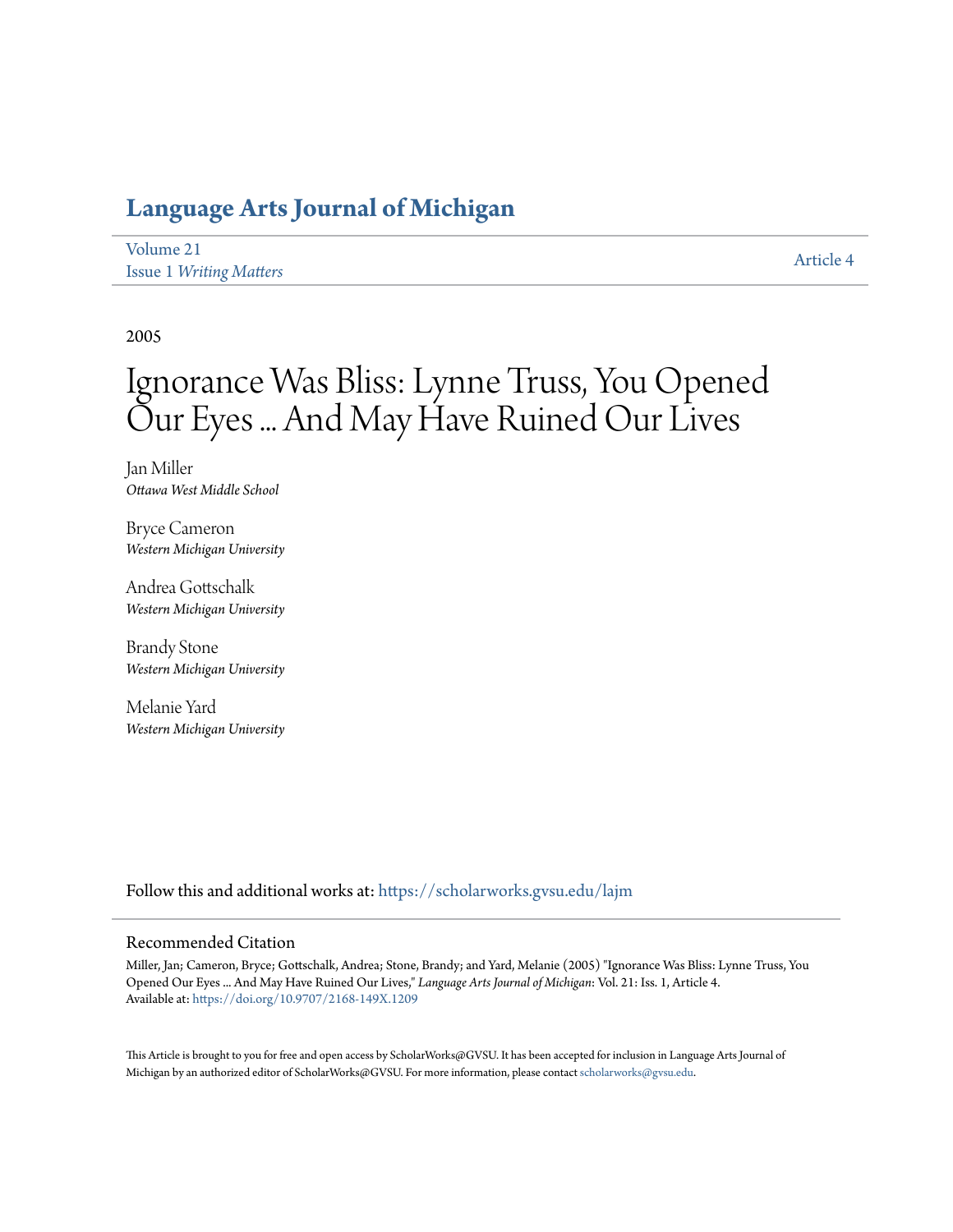Roundtable Eats, Shoots & Leaves: The Zero Tolerance Approach to Punctuation lynne Truss. (publication Info)

# Ignorance Was Bliss: lynne Truss, You Opened Our Eyes ... And May Have Ruined Our lives

Jan Miller, Editor Ottawa West Middle School

Bryce Cameron, Andrea Gottschalk, Brandy Stone, and Melanie Yard, Contributors Western Michigan University,

# Introduction

### *Jan Miller*

Who would have ever thought that in a nation bred in the computer age, born in the chat room, and weaned on spell-check, a book about proper punctuation could make *The New York Times*  Best Sellers List? Lynne Truss's *Eats, Shoots,* & *Leaves* has done just that. It became popular in the United Kingdom in 2002 and quickly piqued the interest of Americans to the point of holding a place on The New York Times Best Sellers List for twentynine weeks. Due to its popularity and merit, it is required reading for English 574: "Grammar and Teaching Grammar," at Western Michigan University and became a springboard for discussions and debates among in-service and future teachers alike. Opinions varied regarding this publication, and sharing these opinions became the focus of this *LAJM* roundtable. The contributors of this roundtable all agree that *Eats, Shoots* & *Leaves* has a place on educators' reference shelves. They also agree, however, that Lynne Truss has taken her crusade too far.

Bryce Cameron, the first contributor, points out that Ms. Truss refers to the history of punctuation marks, while at the same time calling for the halt to

their evolution. Cameron sees this as counterproductive and draws comparisons to industrial and technological improvements that have occurred over time. Another contributor, Andrea Gottschalk, bemoans the fact that having read *Eats, Shoots* & *Leaves* has led to her inability to watch television or read newspaper advertisements without noticing grammatical errors. However, while Lynne Truss has made her hypersensitive to subject/verb agreement, Gottschalk appreciates the humor in Truss's book. Brandy Stone, the third contributor initially questioned her ability to become an English teacher because she does not share the same passion for grammar as Lynne Truss. Fortunately, Stone realizes that she will be a fine teacher, and *Eats, Shoots* & *Leaves* is merely a resource for raising grammar awareness. The last contributor, Melanie Yard, places herself and Lynne Truss on "different ends of the spectrum" in the area of perfectionism when it comes to punctuation. She takes pity on Truss who, as a child, corrected the grammar of her pen pal's letters. A redeeming quality of the book noted by a majority of the contributors is that it is one of few grammar textbooks written with humor; something that should have been done long ago.

As these responses suggest, Eats, Shoots & Leaves has a significant effect on those who read it. Whether people enjoy the book or not, a common outcome is certain. Lynne Truss makes teachers and teachers-to-be cognizant of the particulars of punctuating the English language. The following articles, written by future teachers of English, speak to the impact of*Eats, Shoots* & *Leaves.* 

#### Editor's Note:

For more Roundtable reviews on Eat, *Shoots*  & Leaves, see the WMU "Grammar Central" website at

http://homepages.wmich.edu/~jbush/esl.html

Ms. Truss also maintains a Eats, Shoots &: Leaves website at: http://www.eatshootsleaves.com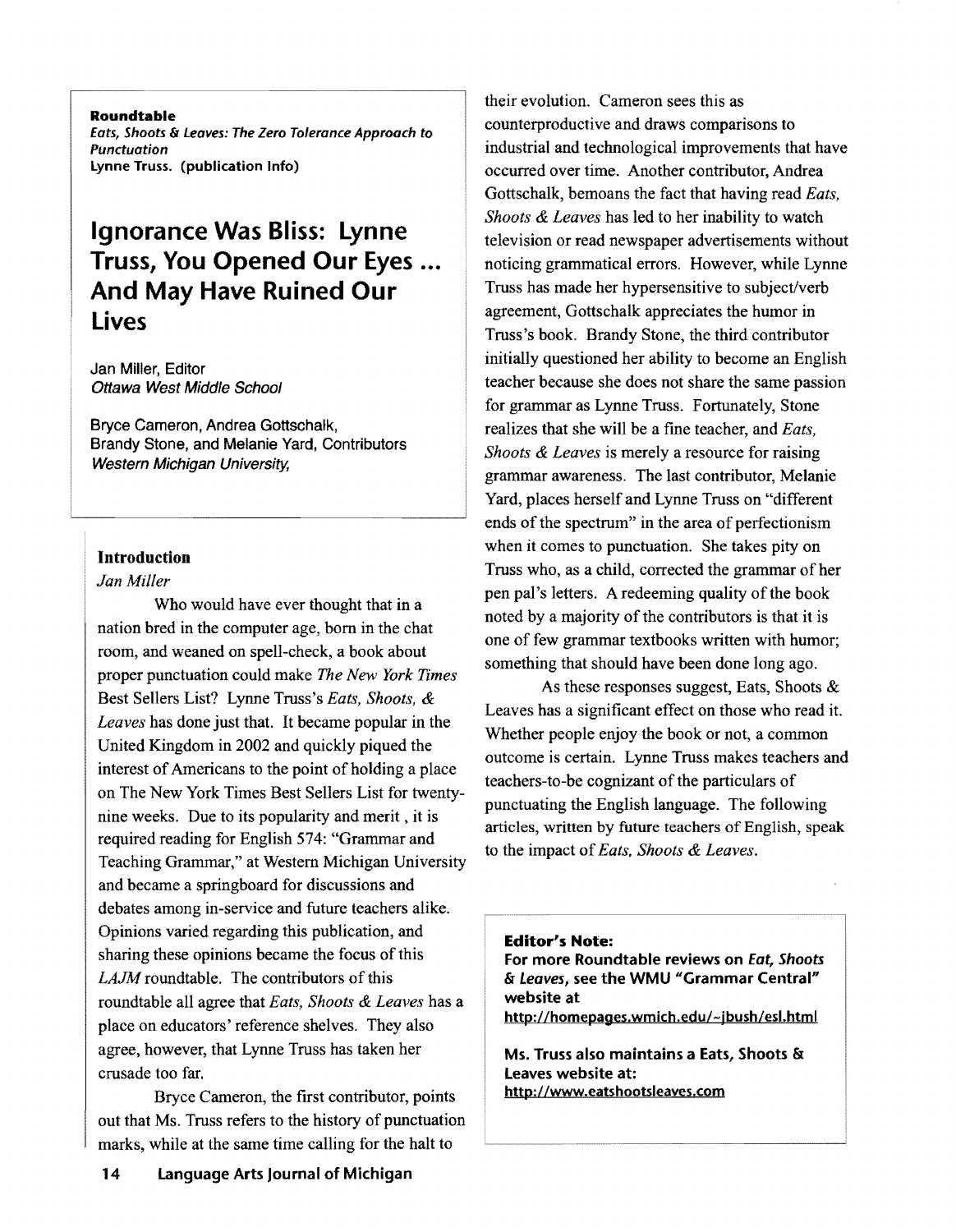# *Response* **#1: What's Wrong with the Interrobang?! With a Few Clucks of Her Tongue, Lynne Truss Sets It Straight.**

#### **Bryce Cameron**

According to Lynne Truss, I am a bad person. In today's apparently unsound and everdeteriorating grammatical climate, someone needs to stand up to the tyranny of misused apostrophes, to rebel against the cruelty of misplaced commas, and to rage, rage, rage against the dying of standard edited English. But try as I might, I just don't see the urgency in our current state of affairs. I have come to the satisfying conclusion that I am okay (is this form of the word acceptable, Ms. Truss, or should I employ the original, peculiar looking 'OK'?) with blunders. Misused apostrophes on store signs do not bother me. I am not fazed when I spot a take-out menu that reads, "Delivery Area 5 mile's radius." I cannot even muster up a few tears of desperate frustration upon seeing a sign for "Used Book's." Does this really make me a bad person? Does this mean I am not pulling my so-called weight as an English major? I don't think so, but Ms. Truss most definitely does.

As I read *Eats, Shoots* & *Leaves,* Ms. Truss's alarmingly vehement soapbox rendition of a grammar primer, I contemplated my responsibilities as both a future English teacher and a human being. Should I be more upset by these grammatical aberrations? Should the mere idea of an ill-used punctuation mark fill me with a rumbling rage? Any way I thought about it, the answer was always the same: these things shouldn't bother me as much as they bother Ms. Truss with her grammatical purist mentality. As long as the general message is conveyed, who cares whether an apostrophe is in the right place? Even though the sign reads "Two Day's Sale," I know it isn't someone named Two Day who is putting on that sale. Different types of grammar govern different types of communication, so why

should the informal, fragmented communication of a store sign adhere to the strict, pedantic rules of formal written grammar? Form affects content just as context affects the rules by which it is governed. Murder is wrong, but, in the context of war, murder is acceptable. It is no different with regard to grammar. The context of the message must be recognized and factored into the reading of the message, itself.

Despite the militant, overzealous, and rigid overtones emanating from each page, Ms. Truss does a wonderful job (for those who are interested) of categorically addressing numerous areas of grammar that lend themselves to confusion. She dives into the history of italics with excessive enthusiasm, sheds more than enough light on the shady area of commas, and hacks her way through the jungle of brackets, parentheses, and dashes. This may sound a bit boring, but it really isn't. Ms. Truss manages to salvage the driest of material with humor and knowledge, and she does so with the authority of an expert, the wit of an Irish satirist, and the spirit of an activist.

The book, itself, is useful (though some sort of glossary, index or detailed table of contents would have proved practical), and though I wouldn't use it as a textbook, I would recommend it as a helpful reference material. Anyone who has read multiple grammar textbooks will tell you that they are devastatingly boring, but *Eats, Shoots* & *Leaves* is as enjoyable a read as they come. The main problem with Truss's— this extra "s" is so strange to me book is it seems to concede that if you don't know everything there is to know about the English language, you shouldn't be using it. Even as I write this review, I find myself questioning my every move. Is this a proper use of a dash? Can ( or should I say, may?) I really use an exclamation point at the end of this sentence, or is Ms. Truss going to send me a nasty letter full of French words and semicolons?

The most alarming statement Truss makes in her book has to do with the current state of grammar in the English-speaking world. It seems that she wants to bring five hundred years of grammatical

#### **Spring/Summer 200S 1S**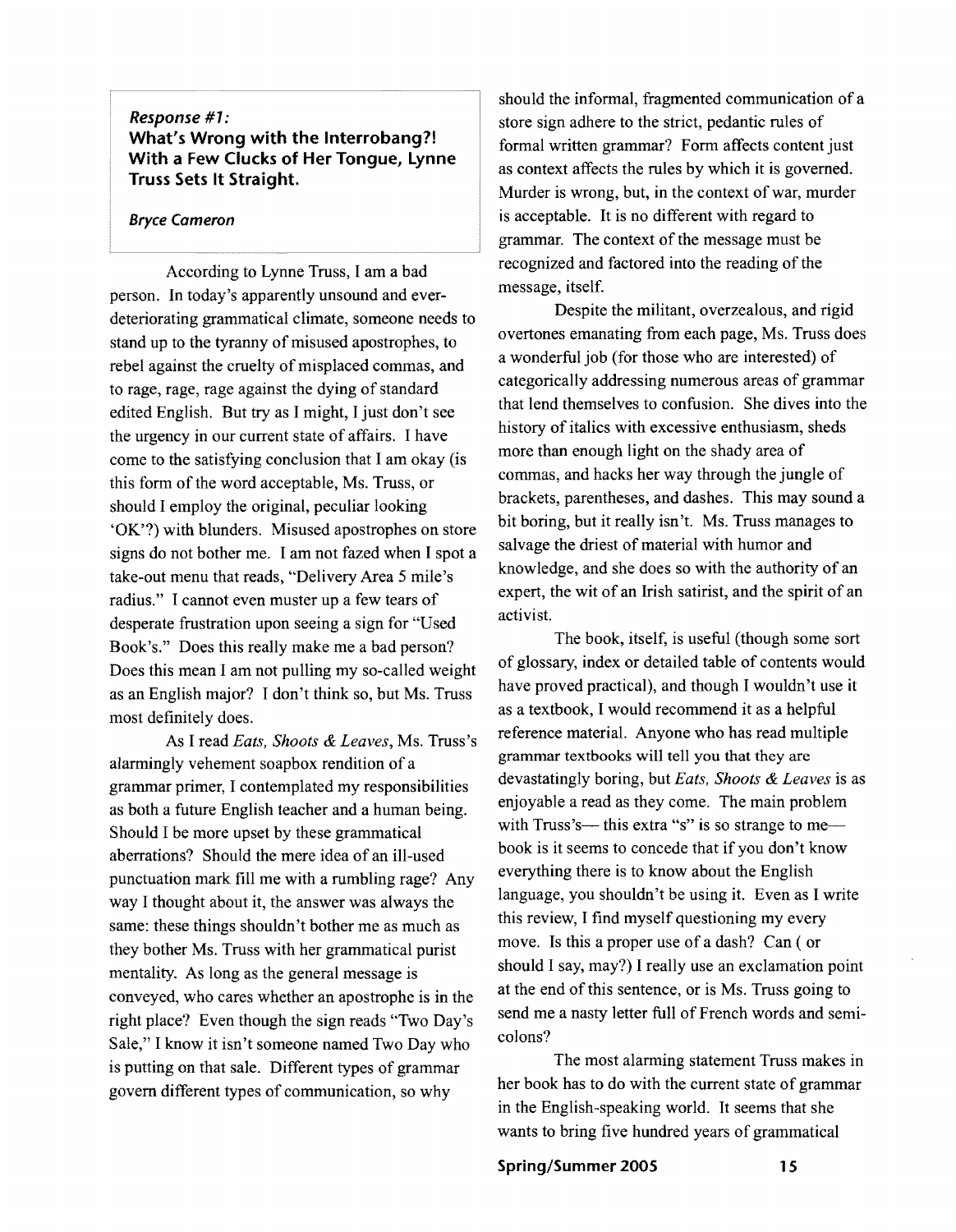evolution to a screeching halt by advocating a kind of stasis, which, as paleontologist Charles Marsh so succinctly states (with regard to language and the arts), is tantamount to death. Lynne Truss confounds the great tradition of grammatical development by trying to gut it, stuff it, and place it on the proverbial mantle. Why would anyone ever want to stop grammar from evolving? It's simply unnatural to demand that such a useful tool remain the same forever. Should we forget about trying to develop cars that are more fuel-efficient simply because they already get us from point A to point B in a timely fashion? Should we all resist attempts made by engineers to improve the automobile? Should we call suggestions, such as electric cars, hybrid cars, and even carpooling, silly? Or should we keep an open mind and allow things to change?

So, what is wrong with the interrobang?! It seems to me that it served a purpose, however rare, trivial and short-lived that purpose was. Maybe it could have been a useful symbol. I know it would have saved me time when I was writing the title of this review. Maybe it's time to look ahead, Ms. Truss. Two hundred years ago, when few English speakers could read or write, and when, after a long day's work, people sat down, book in hand, by the warm, gentle glow of a hearth fire, they expected their reading experience, however exciting or mundane it may be, to last. Because of this, writers both great and average employed commas, as well as periods, to do the work of slowing down the text, which proved to be very effective, as well as time consuming. But this is not the way we writers do it in today's fast-paced world where time is important and arduous text is a thing of the past. Today, we let the comma take a little time off. We give it some time to kick back and relax, and I don't hear any complaints coming from you, Ms. Truss. I certainly don't hear any complaints from the comma.

Maybe the road to Hell isn't paved with bad grammar, after all. And maybe the changes our complex little friend, Grammar, are going through aren't as frightening as Ms. Truss would have us believe. Maybe the sticklers just need to calm down a little and allow the Winds of Change to blow. And

maybe grammatical purity is a relativist pipe dream. In any case, change is developing all around us. Endangered periods are no longer found in their usual nesting grounds between letters like "C," "I," and "A." Even as I finish this review, the word "Google" is becoming a verb! Strange, you say? Of course it is, and transition is always strange, but—if history teaches us nothing else—change can benefit everyone.

## Response #2 Hey lynne! An Idea -- Can't Fun and Grammar Go Together?

Andrea Gottschalk

Why is *Eats, Shoots* & *Leaves* so popular? I know that I would have never read it if I hadn't been required. I'm sure there are a few people, like me, who were required to read this book. But a book does not get to the top of the bestseller list with just people that have to read it; otherwise, Introduction to Psychology would also be right up there at the top of the list. *Eats, Shoots* & *Leaves* isn't too bad. It sure beats reading a dry textbook. What I don't understand is why people would read it if they don't have to. Maybe my mind is too simple to understand a genius like Lynne Truss, but even she confesses that "no one involved in the production of Eats, Shoots & Leaves expected the words, "runaway" and "bestseller," would ever be associated with it" (Truss xvii). People appear not to care about grammar; examples of bad grammar litter society. So, if people do not appear to care about grammar, why would a grammar book become a best seller in England, as well as the United States?

Many people in England and the United States fall into one of two categories. First, there are those who were taught by hard-core grammarians. Anyone who falls within this category can be classified as having achieved nothing other than hatred for grammar. Then, there are those who were taught by teachers that hate grammar because those teachers were taught hard-core grammarians. The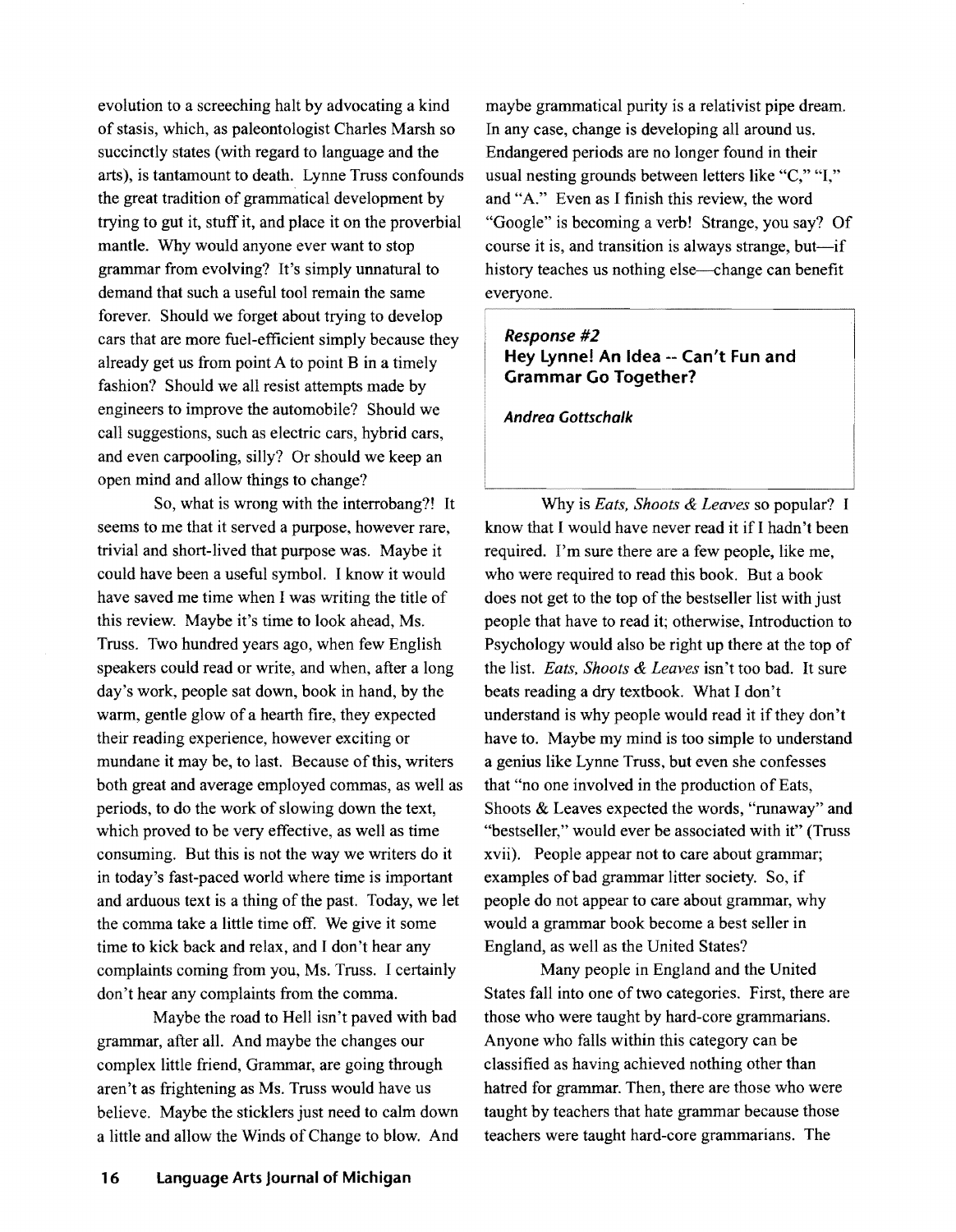teachers in the second group have no idea how to teach grammar, so they don't. For the most part, I fall into the second category, with one particular exception: I was lucky to have a teacher in my sophomore year of high school who must be the distant cousin of Lynne Truss. When I read *Eats, Shoots* & *Leaves,* I can't help but hear my teacher's voice. He even has the same obsession with grocery stores that have "10 items or less" instead of "10 items or fewer." Of course, at the time I thought that he was crazy, but now I appreciate that I had a stickler for a teacher. If it were not for the stickler, I would not have the skills to manipulate my writing. If it were not for the stickler, I would still be trapped sounding like an idiot with my overuse of simple sentences. If it were not for the stickler, I would still not know my "apostrophe from (my) elbow," as Truss puts it. (xx) So thank goodness for the stickler! By appreciating my tenth grade teacher, I can appreciate Truss. A stickler is a stickler, and I have already established that having at least one stickler in one's life can be beneficial.

I suppose there must be many people that never had a stickler for a teacher. There are many people who have no concept of grammar, due in some way to the grammar Nazis of the past, and these people are embarrassed. Truss laments about the internet in relation to these individuals by saying that "people who have been taught nothing about their own language are (contrary to educational expectations) spending all their leisure hours attempting to string sentences together for the edification of others" (17). For these people, the options are limited to the red pen or simple sentences. What a dreadful life! Fortunately, there's hope. Truss provides a painless way to learn about grammar. The book uses dry British humor rather than being just plain dry. Yes, all of the information on grammar could be summed up in about ten pages, but there isn't any fun in that. Some people say that the book drags on, but I say that Truss needed to add all of the anecdotes so that people can remember what she has to say. Despite all of the "unnecessary" verbiage, it doesn't take long to read the book.

Although I like the book, I feel that it is my duty to warn: ONCE YOU READ THIS BOOK, YOU WILL NOTICE ALL GRAMMAR ERRORS. Oh, this seems like a harmless effect. You may think that you want to be able to notice grammar errors. Trust me, you don't. Grammar errors are all around. A simple drive turns into a scary trip down Bad Grammar Lane. A night of relaxing by the TV turns into listening to fingernails on a chalkboard. A little surfing on the internet turns into riding out a hurricane in a rowboat. Like Truss, my "exquisite sensitivities are assaulted from all sides, causing feelings of panic and isolation," but fortunately I have not reached the stage of being one of those "unattractive know-all obsessives who get things out of proportion and are in continual peril of being disowned by (their) exasperated families" (2, 5). I began to notice a transformation in myself while watching TV several days after reading *Eats, Shoots*  & *Leaves.* I was confronted with a commercial for a grocery store that asks, "Why does so many people like to shop at  $\qquad$  ?" Before I read this book, I would have heard this affront on grammar and thought it sounded funny, but I wouldn't have been deeply troubled by it. Now, I can't help but wonder what kind of idiot would listen to that cut and allow it to play on TV where people will hear it. As odd as it may sound, I have even considered writing to the company president to say that the commercial makes the store sound like a bunch of idiots. I can't go into the store without hearing "Why does so many people" repeatedly. It is enough to drive a person. insane.

Insanity is what you risk when you read *Eats, Shoots* & *Leaves.* Yes, you will learn about grammar, but you will also learn much more than you ever wanted.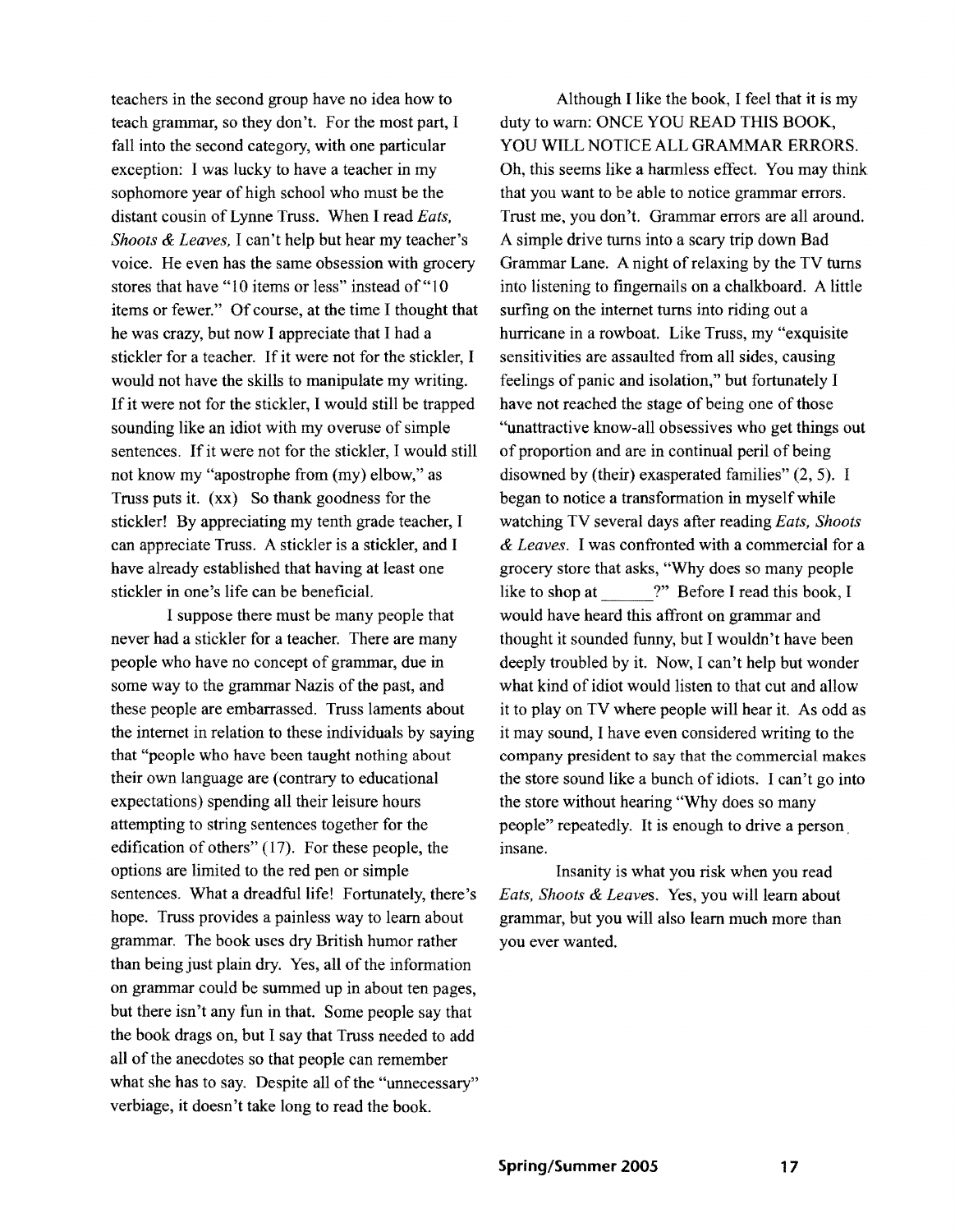### Response #3 Ignorance was Bliss ... Until lynne Truss Ruined my Life: Am I Going to Become a Bad Teacher?

#### Brandy Stone

*Eats, Shoots* & *Leaves* is a unique book that has somehow stayed at the number four spot for twenty-nine weeks on the New York Times Best Seller List. When I-an English education major at WMU-first picked up this book from the bookstore, I was excited. It has an interesting cover, and its title sounds like something I would want to read. And then I started reading. It was downhill from there and, needless to say, I did not like the book.

Throughout most of the text, I kept wondering if I were going to become a bad teacher because some of the things she mentions do not bother me. For example, the movie title *Two Weeks Notice* is missing an apostrophe and should read Two Weeks' Notice. Although I did notice this lack of punctuation, it never seemed to bother me. And then when I noticed that it didn't bother me, I wondered what that meant. I wondered if I was going to become a bad teacher. I don't tend to think less of people who make punctuation errors, but it appears that Lynne Truss does. Granted, an error in the title of a major motion picture, no matter how small the error, should have been caught by more than one person before the movie was presented to the public. But does that make all of America and Europe bad for not coming forward and being outraged by this?

Another "Am I going to become a bad teacher?" moment occurred when Truss brought up the "10 items or less" sign at the grocery store. This sign should read, "10 items or fewer." I see this type of sign all the time and never think twice about it. And then Lynne Truss points this out and I think to myself, "Hey, Stupid, that is not right and why doesn't it bother you? You're not going to be a very good teacher ifthis sign is okay with you." Not the best internal dialogue, but it makes me start to think other teachers notice these things, and I question if I

am cut out to be a teacher. Ever since I read this book, I am no longer able to walk around like a normal person because I am noticing all these signs, and always questioning why it doesn't bother me.

On a positive note, *Eats, Shoots* & *Leaves*  does contain chapters that show the incorrect and correct way to use certain punctuation marks. Some examples include commas, dashes, and the previously mentioned apostrophe. Lynne Truss does a good job of giving many examples to show how these commonly misused punctuation marks appear in everyday life. This positive note, however, leads to a negative one because when I saw some of her examples, I noticed that some of them are errors that I commit in my own writing without thinking twice. Will making these mistakes lead to me becoming a bad teacher? What kind of teacher am I going to become if I make mistakes that, according to Lynne Truss, are inexcusable and wrong?

It makes me uncomfortable that a book can get in my head as much as this one did. I assume what most authors strive for is the ability to get into their readers' heads, stick with them, and make them think. For that reason, I would recommend this book for other teachers or teachers-to-be. It makes you look at all of your surroundings differently and more intensely. I do not believe that this is a valuable classroom resource, but it is still a book that teachers should read as a way to "open their "eyes," as the saying goes, and think about the world around them.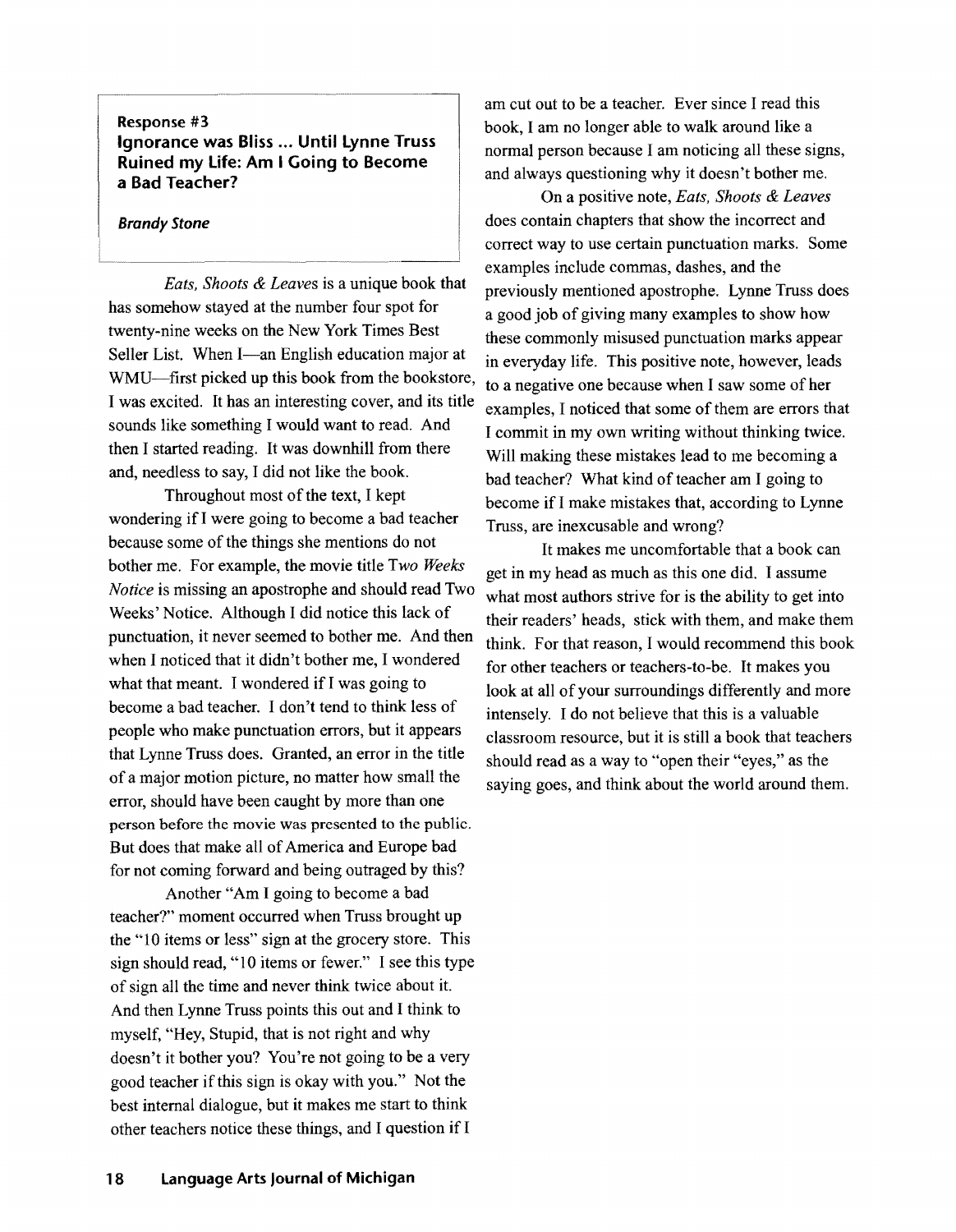# Response #4<br>Lynne Truss: You Changed Me Forever... **into a Grammarian**

#### **Melanie Yard**

I did not realize that when I bought books for my fall semester, that I obtained a book that should have burnt my fingers and said, "Step away from the panda!" The cover was thought provoking. It was humorous, with one panda bear holding a gun and the other one on a ladder, painting over the comma that was misplaced between *Eats, Shoots* & *Leaves.*  However, it joined other books for school in a pile labeled, "Will read when the syllabus tells me to."

When the day finally came that I began reading, I immediately knew I was about to be exposed to a piece of literature about grammar that was unlike anything I had ever read. In the introduction, the author, Lynne Truss, states that CD's, VIDEO'S, DVD's, and BOOK's evoke a "gasp of horror or quickening of the pulse." This physiological reaction did not occur for me. As a future teacher, I felt guilty as I read on. Truss rattled on about her inner stickler in regards to grammar. Punctuation used incorrectly actually causes her pain. The only time punctuation ever caused me pain was in high school when I was forced to fill in worksheet after worksheet correcting grammar and punctuation.

As I continued reading, I discovered that Truss and I were on different ends of the spectrum when it comes to being a perfectionist for punctuation. She is a true stickler at heart. Even as a young child, she attempted to "enlighten" others to become a stickler replica of her. For example, she shares with the reader her own pen-pal experience; this one is certainly much different from my simple letters that discussed what I did that day or my favorite color. Truss replied to her pen pal's letter with harsh corrections of every punctuation mistake she had made and then sent the letter back. What a poor child!

As you may have heard, the author of*Eats, Shoots* & *Leaves* has a dry, British sense of humor that only some may actually find funny. She maintains this approach throughout her book, which enhances her unique rendition of the importance of punctuation. It takes the topic of punctuation and puts it in a dramatic light, which to my knowledge has never been done previously. In my opinion, this should have been done decades ago.

The world in which a groan is sounded in a classroom when a teacher mentions "punctuation" must end. Grammar requires humor in order to be effective for people who are not like Truss. These people do not naturally feel the need to vomit at the sight of a misplaced apostrophe. Truss's book will help these people become aware of the importance of punctuation and how punctuation can encourage proper communication.

For those of you who feel the need to brush up on your grammar in a different way, Truss's book is for you. She refreshes her readers on the rules of using punctuation marks ranging from the exclamation point to the semi-colon. She presents it with the grace of a comedian, bringing to life explanations of the complicated, dull rules of punctuation For example, she explains the colon in terms of the "yes!" and the "ah" colon. The explanations she gives are useful and effective for most of the general public who desire to understand the use of certain punctuation marks but do not want to have nightmares of worksheets.

In addition to the general public, however, *Eats, Shoots* & *Leaves* can be useful to educators. Teachers can use the book for a quick and easy reference to the rules of common punctuation marks and mistakes. It puts into perspective why punctuation is important, with examples that are so accessible that high school students can also understand and apply. If a teacher would like to use innovative techniques to teach grammar, but still believes that the traditional ways are important, this book fits right into that category. Truss is an obvious stickler and traditionalist, yet her integration of humor communicates to the reader her realization that grammar is changing.

#### **Spring/Summer 2005 19**